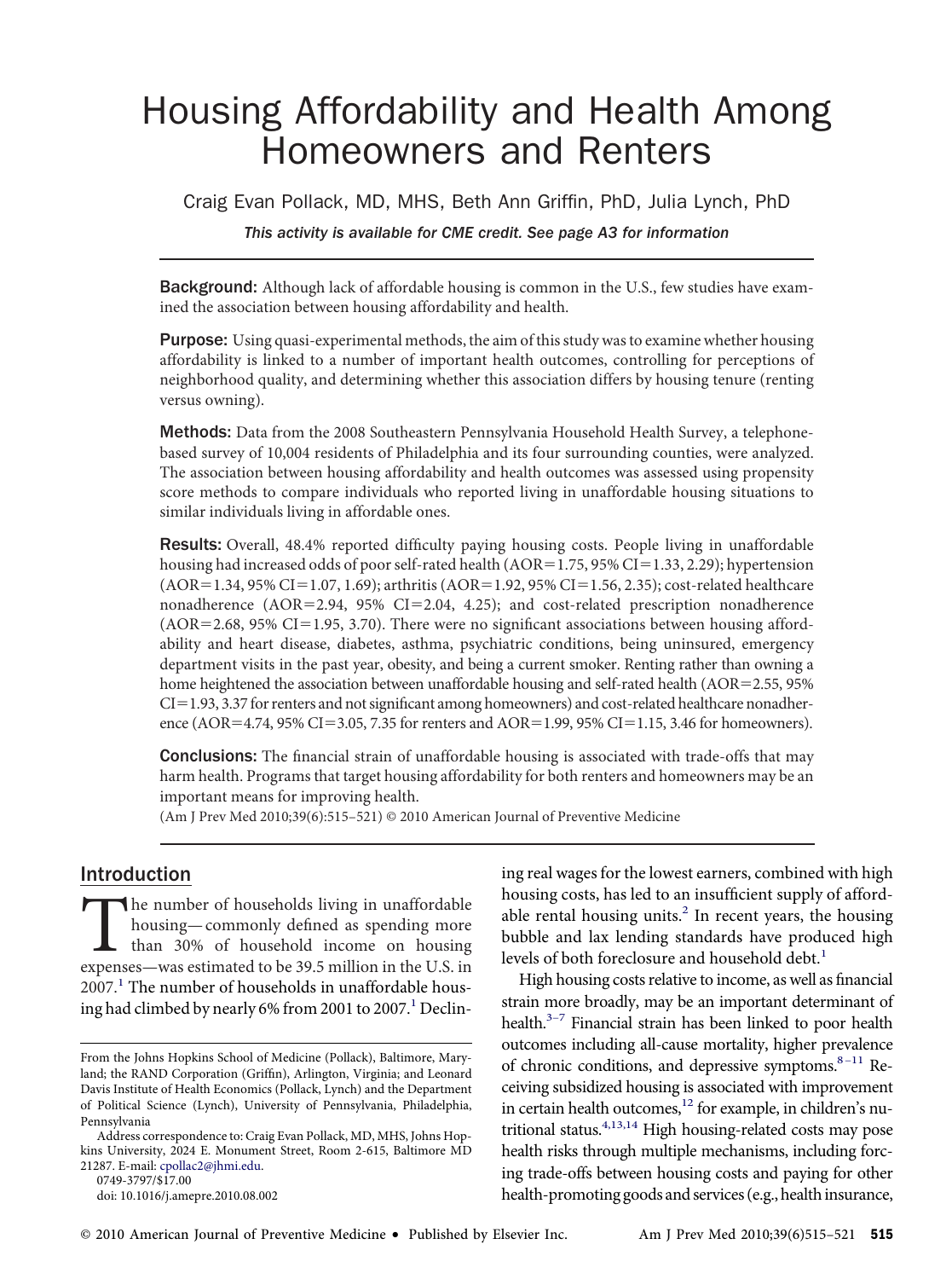medications, and healthy foods<sup>5-7,15</sup>); causing high levels of stress and emotional strain,<sup>16-18</sup> which may be heightened given people's emotional attachment to their home $17,19$ ; through the potential association with housing quality and neighborhood features; and as a marker for low SES associated with material deprivation across other domains.<sup>20</sup>

The present study uses propensity score methods to examine whether unaffordable housing is linked to poor health and lower healthcare utilization. The present study tests whether the association between housing affordability and health and healthcare utilization outcomes differs for homeowners and renters. People who own their homes have been shown to enjoy better health than rent $ers, <sup>21-26</sup>$  and homeowners tend to have higher levels of wealth, which is also associated with health.<sup>27,28</sup> However, it is not known whether homeowners who have diffıculty affording their housing-related expenses enjoy the health benefıts linked to homeownership.

# Methods

#### Data Source

The current study draws on data from the Philadelphia Public Health Management Corporation's 2008 Southeastern Pennsylvania Household Health Survey,<sup>29</sup> which is a biennial survey of residents of Philadelphia County and the four surrounding counties (Bucks, Chester, Delaware, and Montgomery) with households selected via random-digit dialing to land telephone lines and additional interviews conducted via cell phone. Respondents were eligible if they were aged  $>$ 18 years and resided in

one of the fıve counties. In households with more than one eligible adult, the person with the last birthday prior to the interview was selected. The survey oversampled people aged  $\geq 60$  years. Interviews were conducted in English and Spanish. When a randomly selected adult respondent was not able to be interviewed because of health impairments or language barriers, the interview was conducted with an adult proxy  $(n=17)$ . The level of response for the telephone survey was 25% (AAPOR 3). A total of 10,007 individuals were surveyed in the summer of 2008.

#### Measure of Housing Affordability

Housing affordability was assessed with a single item: *Housing costs refer to the money that you and your household spend on utility bills, rent, mortgage payments, and property taxes. Overall, how diffıcult was it for you to afford your housing costs during the past year?* Response options were *very diffıcult*, *somewhat diffıcult*, *not very diffıcult*, and *not diffıcult at all*. Responses were dichotomized into *very diffıcult* and *somewhat diffıcult*, which are here termed "unaffordable housing," versus *not very diffıcult* and *not diffıcult at all*, which was termed "affordable housing." This item was developed by the authors and pretested among Philadelphia residents.

# Independent Variables

Respondents were classifıed according to demographic characteristics (age; race/ethnicity [white, black, and other]; and gender) and SES (educational attainment; low income [i.e., size-adjusted household income less than 200% of the federal poverty level]; and an indicator of unemployment). Respondents were also categorized as either homeowners or renters, and whether individuals lived in Philadelphia or one of the four surrounding counties.

### Perceptions of Neighborhood Quality

Our analysis included three self-reported measures of neighborhood quality thought to potentially confound the effect of housing affordability on health outcomes. Some renters and homeowners may choose to spend more on housing in order to reside in a neighborhood with desirable attributes, such as safe public spaces, access to grocery stores, or a strong social environment. In this case, the negative effects of unaffordable housing on health may be offset by improved neighborhood quality.

The measures addressed whether the respondent felt they lived in a safe neighborhood, one with adequate access to grocery stores, and a strong social environment. These measures came from questions asking respondents about (1) whether they did or did not go someplace during the day because they felt unsafe; (2) the ease or

> diffıculty in fınding fresh fruits and vegetables; (3) the quality of grocery stores in their neighborhood; (4) whether people in their neighborhood are willing to help neighbors; (5) whether people work together to improve the neighborhood; (6) whether the respondent feels that he or she belongs and is a part of the neighborhood; and (7) whether most people in the neighborhood can be trusted. A dichotomized measure of adequate access to food was created to indicate whether the respondent reported either diffıculty accessing fruits/vegetables or access to grocery stores (Questions 2–3) and a dichotomized measure of a social environment was cre-

ated to indicate whether the respondent had any diffıculty with the neighborhood social environment (Questions 4 –7).

#### Dependent Variables

Multiple measures (13 total) of health status and healthcare utilization were used as dependent variables. Self-rated health status on a 4-point Likert-type scale was dichotomized into *fair* or *poor* versus *excellent* or *good*. Respondents were asked about cliniciandiagnosed chronic conditions. Other items addressed insurance status (uninsured versus all others); cost-related healthcare and prescription nonadherence (whether the participant had not sought medical care/prescription medications in the past 12 months because of the cost); emergency department use in the past 12 months; current smoking status; and obesity (BMI of 30 or greater calculated from self-reported height and weight).

#### Statistical Analysis

Propensity scores weights. The analytic approach was designed to obtain robust estimates of the association between housing affordability and health outcomes. Specifıcally, propensity score weighting was used to address important imbalances that existed in the current sample between those who reported living in a housing affordable situation and those who did not. Propensity score weights give more weight to individuals in the control condition (here, affordable housing) who look like individuals in the

www.ajpm-online.net

See related Commentary by Fullilove in this issue.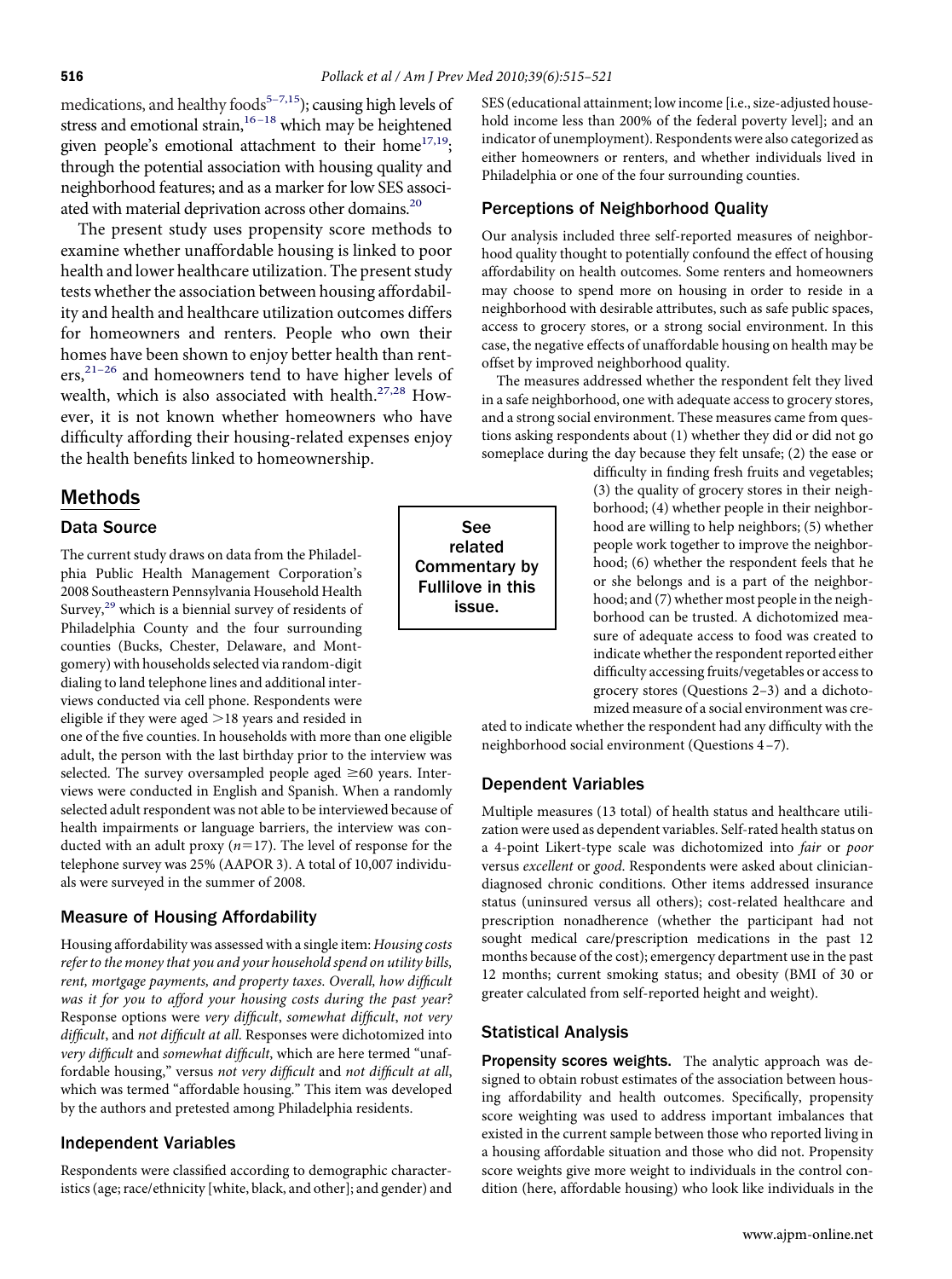<span id="page-2-0"></span>treatment condition (unaffordable housing) and less weight to those who do not. In doing so, a computation is being made of the Average "Treatment" effect on the "Treated" population, or  $ATT$ , $30-33$  which makes the current results generalizable to respondents like those in the treatment condition (i.e., those living in unaffordable housing situations). The analysis aims to answer the policy-relevant question: what would happen to individuals living in unaffordable housing situations had they lived in affordable housing situations?

Computing the ATT is a quasi-experimental strategy that requires that an estimation of counterfactuals be made for those in the treatment group (e.g., outcomes for the unaffordable housing respondents were they living in affordable housing situations). This was accomplished with the creation of propensity score weights to weight the affordable housing group to look similar to

the unaffordable housing group with respect to the key independent variables (age, gender, race, education, unemployment, county of residence, housing tenure, poverty indicator, and the perception of neighborhood quality variables). Weights were estimated using a generalized boosted model, which is a flexible, nonparametric estimation technique that adaptively captures the functional form of the relationship between the covariates and exposure with less bias than traditional approaches such as logistic regres-sion.<sup>[34](#page-6-0)</sup> The weight estimation was implemented using the "twang" package in R, and balance between the affordable and unaffordable housing groups was assessed across a number of criteria.[35](#page-6-0)

To show how comparable the unaffordable and affordable housing groups were after applying the propensity score weights, a

Table 1. Sociodemographic characteristics of people living in unaffordable and affordable housing

| <b>Characteristics</b>              | <b>Unaffordable</b><br>housing group<br>$(n=4850)$ | <b>Unweighted</b><br>affordable<br>housing group<br>$(n=5156)$ | Weighted<br>affordable<br>housing group<br>$(n_{weighted} = 1909)$ |
|-------------------------------------|----------------------------------------------------|----------------------------------------------------------------|--------------------------------------------------------------------|
| Age (years [M])                     | 46.2                                               | 50.6 <sup>a</sup>                                              | 46.3                                                               |
| Homeowner (%)                       | 32.5                                               | 21.6 <sup>a</sup>                                              | 32.9                                                               |
| <b>Female</b>                       | 59.2                                               | 48.9 <sup>a</sup>                                              | 59.5                                                               |
| Race/ethnicity                      |                                                    |                                                                |                                                                    |
| White                               | 66.2                                               | 76.8 <sup>a</sup>                                              | 66                                                                 |
| <b>Black</b>                        | 25.4                                               | 17.3                                                           | 25.7                                                               |
| Other                               | 8.4                                                | 5.9                                                            | 8.3                                                                |
| <b>Education</b>                    |                                                    |                                                                |                                                                    |
| College graduate                    | 31.8                                               | 49.9 <sup>a</sup>                                              | 32.2                                                               |
| Some college                        | 22.2                                               | 18.9                                                           | 21.9                                                               |
| High school or less                 | 46.0                                               | $31.2^a$                                                       | 45.9                                                               |
| Living in poverty                   | 35.5                                               | $14.5^{\circ}$                                                 | 35                                                                 |
| <b>Unemployed</b>                   | 9.1                                                | 4.2                                                            | 8.8                                                                |
| County                              |                                                    |                                                                |                                                                    |
| Philadelphia                        | 42.5                                               | 30.9 <sup>a</sup>                                              | 43.3                                                               |
| <b>Bucks</b>                        | 15.8                                               | 16.0                                                           | 15.8                                                               |
| Chester                             | 11.2                                               | 14.1                                                           | 11.0                                                               |
| Delaware                            | 13.2                                               | 15.5                                                           | 12.9                                                               |
| Montgomery                          | 17.3                                               | 23.5                                                           | 17.0                                                               |
| Perceptions of neighborhood quality |                                                    |                                                                |                                                                    |
| Lack of neighborhood safety         | 9.7                                                | 4.0                                                            | 9.5                                                                |
| Poor social environment             | 58.1                                               | 49.3                                                           | 57.7                                                               |
| Difficulty accessing health food    | 23.5                                               | $10.4^{\circ}$                                                 | 23.3                                                               |

<sup>a</sup>Represent variables for which the absolute standardized mean difference (SMD) between the unaffordable housing group and the unweighted and propensity weighted versions of the affordable housing groups was -0.2. In this analysis, SMDs were only greater than 0.20 when comparing the unaffordable housing group to the unweighted affordable housing group. After propensity weighting, all SMDs were  $<$  0.20.

calculation was made of the pre- and postweighting standardized mean difference for each variable used to create the weights, and absolute standardized differences greater than 0.20 are considered to be moderate effect size differences.[36](#page-6-0) All results are appropriately adjusted for sampling weights.

#### Outcome analyses.

The ATT was estimated for each outcome separately by fitting propensity score–weighted logistic regression models that controlled for whether the respondent lived in an unaffordable housing situation and the eight independent variables listed above ("doubly robust" estimation)[.37](#page-6-0) After estimating the main effect of housing unaffordability on each outcome, weighted logistic models were fıtted that also included an interaction term between unaffordable housing and the indicator for whether or not a respondent owned his or her home, to assess whether the effects of unaffordable housing differed for homeowners and renters.

Missingness in the data ranged from 0.1% to 14%, with a median of 0.5% and a mean of 1.5%. Missing data were multiply im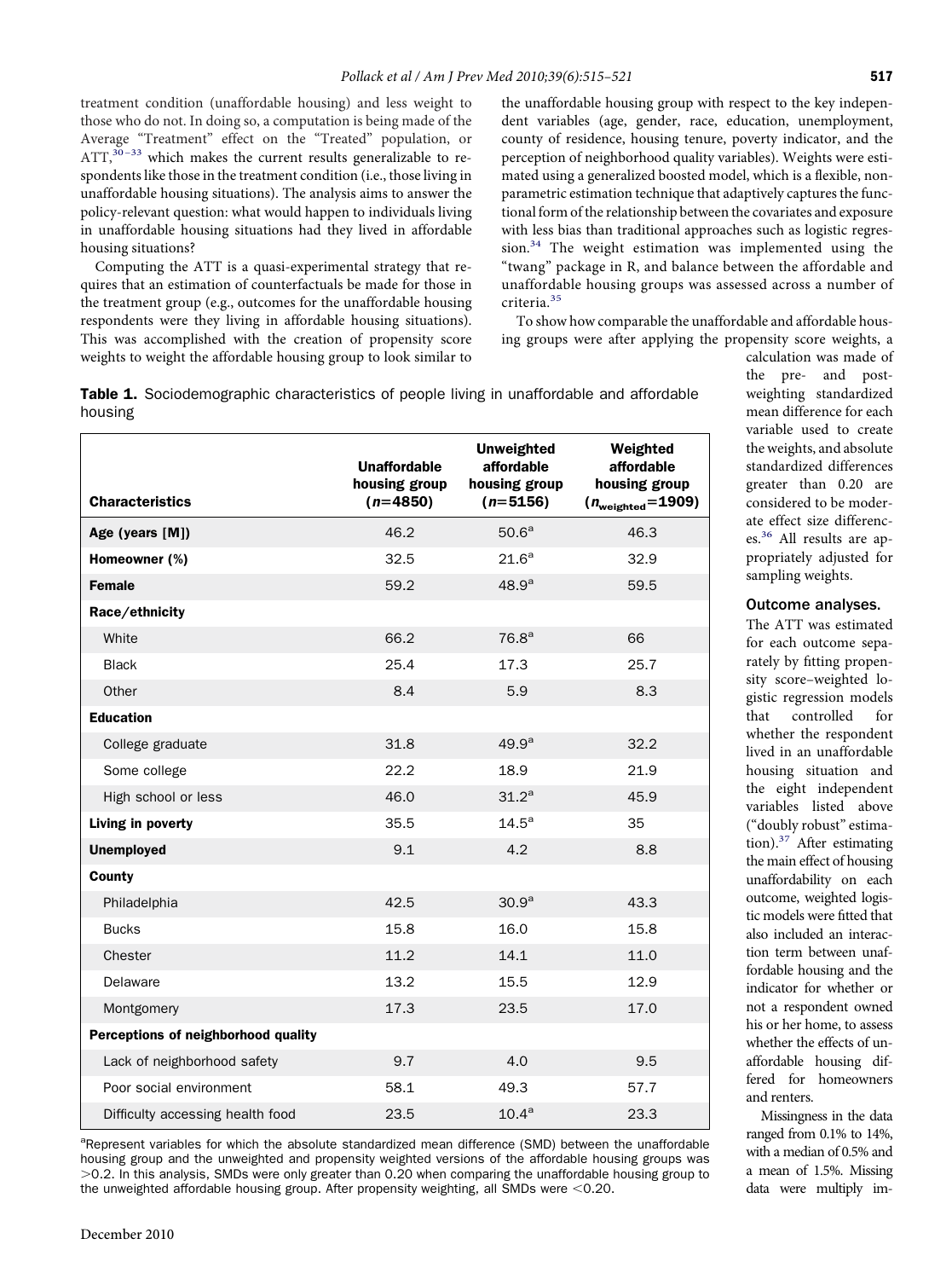puted using Stata's ice command[.38](#page-6-0) Results shown are reported across all 10 imputed data sets.

Sensitivity analyses. To assess the sensitivity of the current results to the specifıcation of the key variable of housing affordability, responses to the question were reclassifıed so that the unaffordable category included only those respondents who said it was *very diffıcult* to afford housing costs and re-ran analyses.

# Results

Overall, 14.0% of the sample reported that paying housing costs was very diffıcult and 34.4% reported that it was somewhat diffıcult. [Table 1](#page-2-0) shows the sociodemographic characteristics of the sample for (1) the unaffordable housing group; (2) the unweighted affordable **Table 2.** Percentage of respondents reporting each health condition, healthcare utilization, and health-related behavior

| <b>Health measures</b>                     | <b>Unaffordable</b><br>housing group<br>$(n=4,850)$ | Unweighted<br>affordable<br>housing group<br>$(n=5156)$ | Weighted<br>affordable<br>housing group<br>$(n_{weighted} = 1909)$ |
|--------------------------------------------|-----------------------------------------------------|---------------------------------------------------------|--------------------------------------------------------------------|
| Fair or poor self-rated health (%)         | 26.3                                                | $13.1*$                                                 | $16.4*$                                                            |
| <b>Chronic conditions</b>                  |                                                     |                                                         |                                                                    |
| Hypertension                               | 30.9                                                | 29.7                                                    | $22.6*$                                                            |
| Heart disease                              | 10.6                                                | 10.3                                                    | 9.3                                                                |
| <b>Diabetes</b>                            | 11.5                                                | $9.5*$                                                  | 8.9                                                                |
| Asthma                                     | 16.5                                                | $11.8*$                                                 | 13.5                                                               |
| Arthritis                                  | 25.7                                                | $20*$                                                   | $13*$                                                              |
| Psychiatric conditions                     | 22.6                                                | $13.3*$                                                 | $16.9*$                                                            |
| <b>Healthcare utilization</b>              |                                                     |                                                         |                                                                    |
| Uninsured                                  | 12.0                                                | $4.5*$                                                  | 13.5                                                               |
| Emergency department visit in<br>past year | 43.7                                                | $34.2*$                                                 | $41.6*$                                                            |
| Cost-related healthcare<br>nonadherence    | 19.7                                                | $4.0*$                                                  | $9.1*$                                                             |
| Cost-related prescription<br>nonadherence  | 24.7                                                | $6.9*$                                                  | $11.9*$                                                            |
| <b>Health-related behaviors</b>            |                                                     |                                                         |                                                                    |
| Current smoker                             | 25.8                                                | $15.3*$                                                 | 25.2                                                               |
| Obese                                      | 28.4                                                | $22.3*$                                                 | 24.1                                                               |

\**p*0.05 in bivariate analysis compared to unaffordable housing group

housing group; and (3) the propensity score–weighted affordable housing group. Before weighting, the unaffordable housing and affordable housing groups looked different on eight of the 11 independent variables included in the propensity score weights. The unaffordable housing group was younger, more likely to own a home, more likely to be women or minorities, less educated, more likely to be under the poverty level or unemployed, more likely to live in Philadelphia, and more likely to report having diffıculty accessing health food. After weighting, the two groups look almost identical on all observed factors.

Table 2 shows the unadjusted associations between housing affordability and the outcome variables as well as the propensity score–adjusted associations (the unweighted and weighted affordable housing columns, respectively). Generally, respondents in unaffordable housing situations had a higher prevalence of each negative health outcome prior to weighting.

[Table 3](#page-4-0) reports the AORs from the weighted logistic regression models. As shown, housing unaffordability was signifıcantly related to increased odds of poor selfrated health ( $AOR=1.75$ , 95% CI=1.33, 2.29); hypertension  $(AOR=1.34, 95\% \text{ CI}=1.07, 1.69);$  arthritis  $(AOR=1.92, 95\% CI=1.56, 2.35)$ ; cost-related healthcare nonadherence (AOR=2.94, 95% CI=2.04, 4.25); and  $cost-related$  prescription nonadherence  $(AOR=2.68,$ 95% CI=1.95, 3.70). There were no significant associations between housing affordability and heart disease, diabetes, asthma, psychiatric conditions, being uninsured, obesity, or being a current smoker.

Only two outcomes, fair or poor self-reported health and cost-related healthcare nonadherence, showed signifıcant interaction effects between housing tenure and affordability (results not shown). In both cases, the effect of housing unaffordability among renters was greater than the effect of housing unaffordability among homeowners (for fair or poor self-reported health,  $AOR = 2.55$ , 95% CI=1.93, 3.37, among renters and AOR=1.23, 95%  $CI=0.80$ , 1.90, among homeowners; for cost-related healthcare nonadherence, AOR=4.74, 95% CI=3.05, 7.35, among renters and AOR=1.99, 95% CI=1.15, 3.46, among homeowners).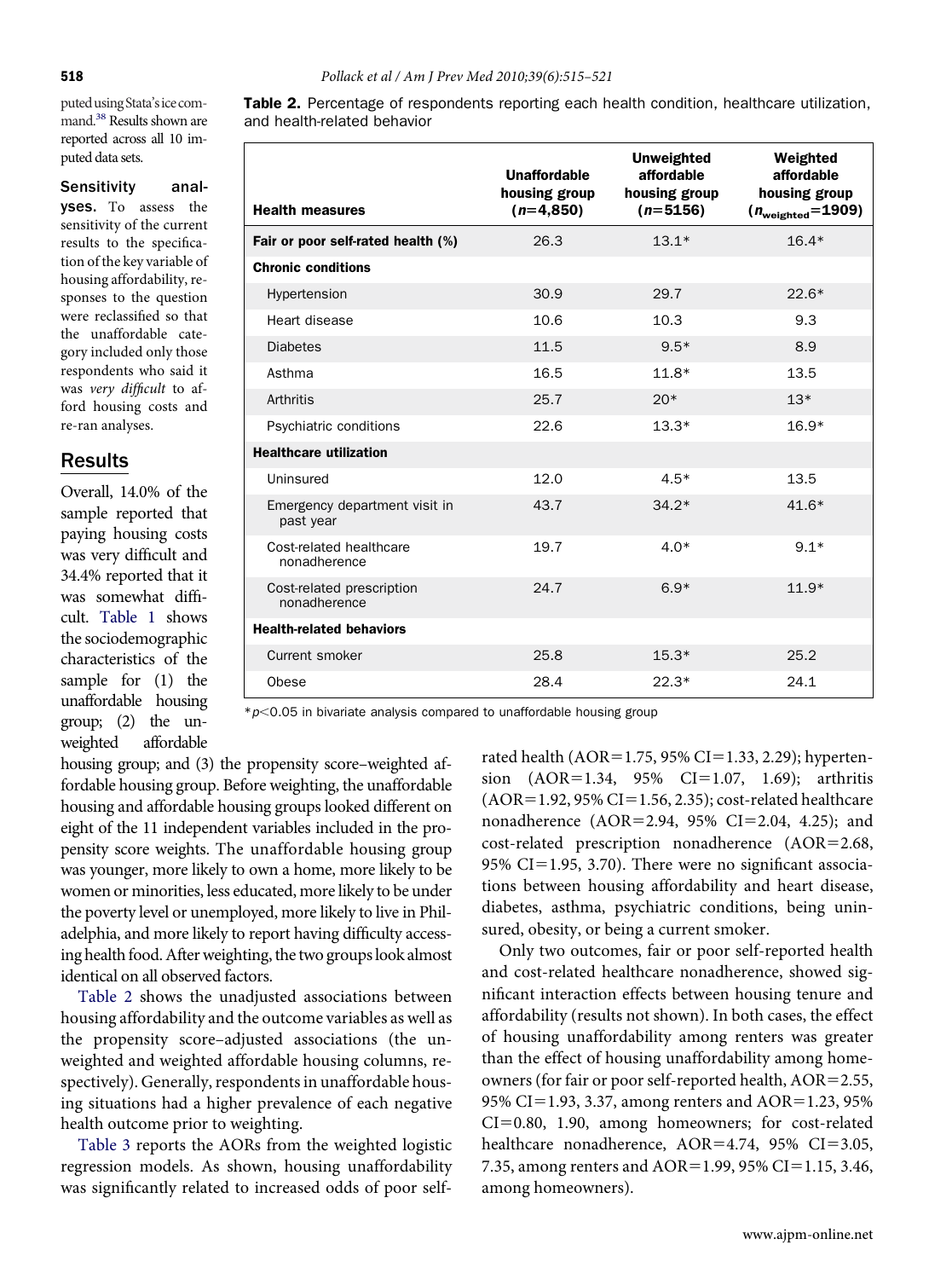<span id="page-4-0"></span>Table 3. Effect of housing affordability on each outcome in doubly robust propensity score–weighted regression models

| <b>Health measures</b>                     | OR (95% CI)       |
|--------------------------------------------|-------------------|
| Fair or poor self-rated health             | 1.75 (1.33, 2.29) |
| <b>Chronic conditions</b>                  |                   |
| Hypertension                               | 1.34(1.07, 1.69)  |
| Heart disease                              | 1.04 (0.73, 1.49) |
| <b>Diabetes</b>                            | 1.17 (0.86, 1.60) |
| Asthma                                     | 1.22 (0.94, 1.58) |
| Arthritis                                  | 1.92(1.56, 2.35)  |
| Psychiatric conditions                     | 1.29 (0.98, 1.70) |
| <b>Healthcare utilization</b>              |                   |
| Uninsured                                  | 1.11 (0.77, 1.60) |
| Emergency department visit in past<br>year | 1.22(0.99, 1.49)  |
| Cost-related healthcare<br>nonadherence    | 2.94 (2.04, 4.25) |
| Cost-related prescription<br>nonadherence  | 2.68 (1.95, 3.70) |
| <b>Health-related behaviors</b>            |                   |
| Current smoker                             | 1.03(0.81, 1.3)   |
| Obese                                      | 1.20 (0.97, 1.48) |

*Note:* Weighted models were controlled for age, gender, race, education, poverty, unemployment, county of residence and whether or not respondent thought neighborhood was safe, had adequate access to quality groceries, and a strong social environment.

In sensitivity analyses using very unaffordable housing as the key independent variable, results were similar in direction, with very unaffordable housing increasing a respondent's risk of most outcomes (Table 4). In addition to the signifıcant associations found above, living in very unaffordable housing was signifıcantly associated with two more outcomes (psychiatric conditions and current smoking). Inferences in these models utilize propensity scores that weight those in the comparison condition to look like those in very unaffordable housing, so it is not appropriate to compare the point estimates directly with those in Table 3.

# **Discussion**

People who live in unaffordable housing were more likely to report cost-related prescription drug and healthcare nonadherence, fair or poor self-reported health, and certain chronic conditions in comparison to similar people living in affordable housing. However, many chronic conditions, insurance, and health-related behaviors were not different between the two groups. The results were

generally consistent among both homeowners and renters, but with stronger associations found among renters with respect to cost-related healthcare nonadherence and self-rated health, possibly reflecting lower wealth and lower SES among renters.<sup>39,40</sup>

The strongest associations were found between housing unaffordability and cost-related outcomes, supporting the mechanism that unaffordable housing is associated with fınancial trade-offs and reduced discretionary spending on health-related expenses. It is possible that, over time, these trade-offs may have a deleterious effect on health, for example, by reducing one's ability to successfully manage chronic conditions or decreasing the use of preventive services. Lack of housing affordability may be a sensitive marker for other forms of material deprivation such as food insecurity. Associations between housing affordability and self-reported health were also signifıcant, which may be related to the underlying emotional stress of insecure housing.<sup>[16,17](#page-6-0)</sup>

The fınding that housing affordability is associated with some chronic conditions (hypertension and arthri-

Table 4. Effect of housing affordability (very unaffordable housing) on each outcome in doubly robust propensity score–weighted regression models

| <b>Health measures</b>                     | OR (95% CI)       |
|--------------------------------------------|-------------------|
| Fair or poor self-rated health             | 1.53 (1.15, 2.05) |
| <b>Chronic conditions</b>                  |                   |
| Hypertension                               | 1.54(1.17, 2.02)  |
| Heart disease                              | 1.49 (0.99, 2.25) |
| <b>Diabetes</b>                            | 1.35(0.90, 2.01)  |
| Asthma                                     | 1.17 (0.85, 1.60) |
| Arthritis                                  | 1.81(1.36, 2.41)  |
| Psychiatric conditions                     | 1.42 (1.07, 1.89) |
| <b>Healthcare utilization</b>              |                   |
| Uninsured                                  | 1.28(0.90, 1.83)  |
| Emergency department visit in past<br>year | 1.23 (0.97, 1.58) |
| Cost-related healthcare<br>nonadherence    | 2.74 (2.03, 3.69) |
| Cost-related prescription<br>nonadherence  | 2.38(1.81, 3.14)  |
| <b>Health-related behaviors</b>            |                   |
| Current smoker                             | 1.40(1.06, 1.85)  |
| Obese                                      | 1.23(0.94, 1.61)  |

*Note:* Weighted models were controlled for age, gender, race, education, poverty, unemployment, county of residence, and whether or not respondent thought neighborhood was safe, had adequate access to quality groceries, and a strong social environment.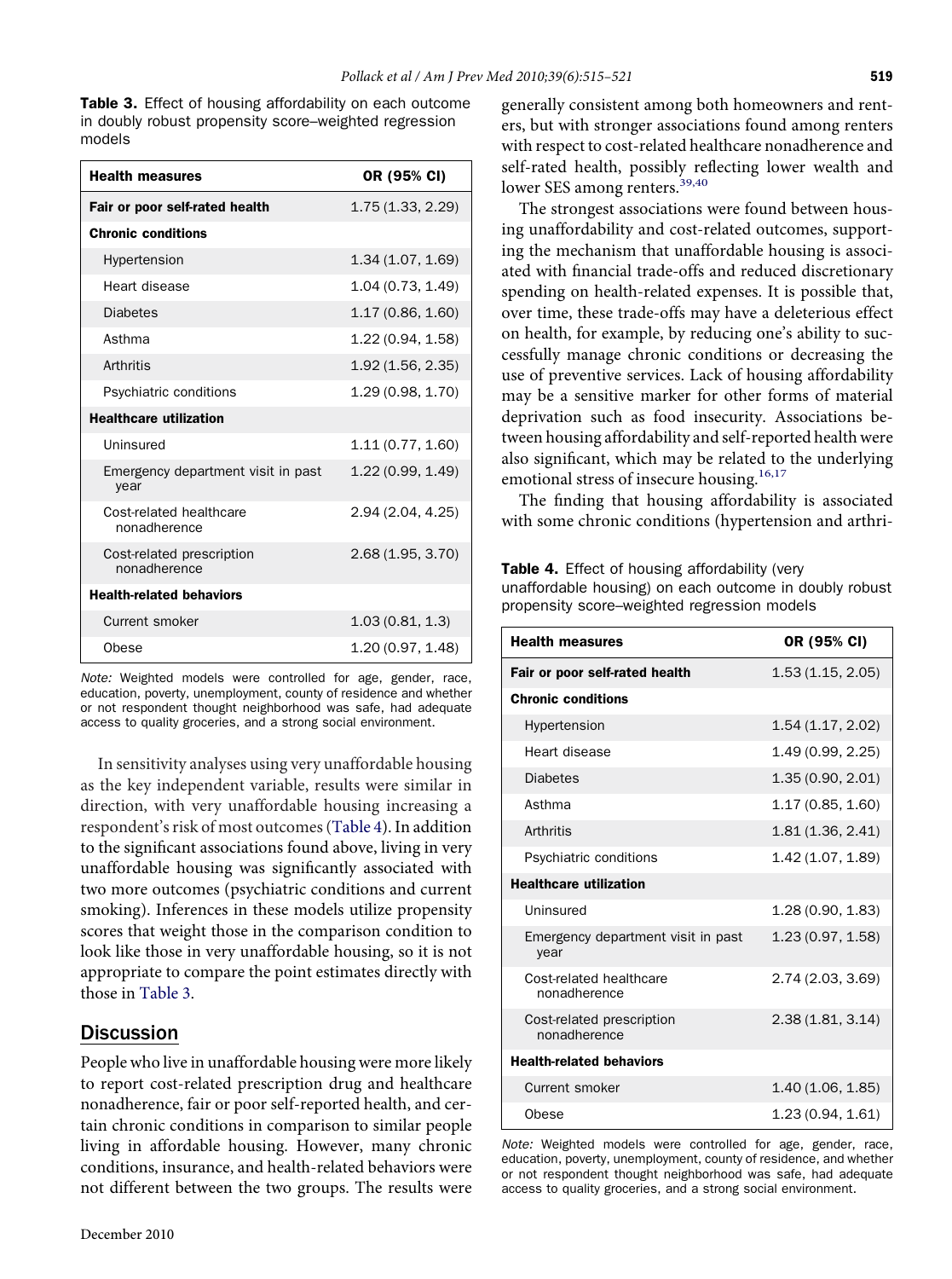tis) but not others may reflect differing mechanisms based on the particular condition, or residual confound-ing. The results are consistent with prior research<sup>[9](#page-6-0)</sup> suggesting an association between hypertension and fınancial strain. However, it is not possible to discern clear patterns among the types of chronic condition that were and were not signifıcant. With people in unaffordable housing being more likely to delay or skip going to the doctor, it is possible that underdiagnosis may be more common among those living in unaffordable homes. The current fındings differ from past studies showing an association between housing affordability and insurance status, $5,15$  which may reflect differences in methodologies, populations studied, and/or temporal trends.

People who report unaffordable housing costs were also more likely to report worse perceived neighborhood quality. This suggests that the respondents were not choosing to live in homes with higher costs as a means to live in a better neighborhood. Instead, the problems of poor neighborhood quality and lack of access to affordable housing coexist, and the association between housing affordability and health is robust to potential confounding by perceptions of neighborhood quality.

Similarly, living in unaffordable housing is unlikely to guarantee better housing quality. Approximately one in ten households nationally live in poor-quality, inadequate housing, and nearly half of low-income families who live in poor-quality housing spend more than half their incomes on housing expenses.<sup>[1](#page-6-0)</sup> It was not possible in the current study to control for the physical condition of the home, which may confound the relationship between housing affordability and health.

Well-validated survey measures of housing affordability with respect to health outcomes do not exist. Previous researchers have used a cut-off of spending greater than 30% of one's pre-tax household income as living in unaffordable housing. This measure, which was unavailable in the current study, has been criticized because the same percentage of income may represent different fınancial burdens depending on income. The subjective self-reported measure of housing affordability used here mitigates this concern, but may also suffer from differential item functioning across individuals.

This analysis has a number of other limitations. The survey was a telephone survey with a low level of response. It is not known whether nonresponse is correlated with housing affordability. If people living in unaffordable housing are less likely than those with affordable housing to respond to the survey (which may be the case if they lack telephone access), then the overall prevalence of unaffordable housing in the community would be higher than the present estimates. Because the survey was cross-sectional, it is not possible to assess causal relationships between housing affordability and health. Adjustment was made for unemployment to mitigate the concern that people with worse health may have greater diffıculty affording their housing because of inability to work. Additional research is required to assess to what extent unaffordable housing causes ill health, and whether ill health or other correlates of ill health lead people to have diffıculty meeting their housing costs. Health outcomes were all selfreported. No assessment was made of neighborhood change, and it is plausible that neighborhoods could have declined or improved at the same time that housing became more or less unaffordable. Further, this survey took place during a time of economic recession, which may increase the number of people reporting unaffordable housing, although the impact of reces-sions on population health is controversial.<sup>[41,42](#page-6-0)</sup> This survey reflects the population of Philadelphia and the surrounding counties; fındings may not be generalizable to other regions of the country where differences exist in the structure of the housing and healthcare markets. The 2008 homeownership level for the Philadelphia metropolitan area (71.8%) is higher than the national average for large metropolitan areas  $(67.8\%)^{43}$  $(67.8\%)^{43}$  $(67.8\%)^{43}$ although Philadelphia is estimated to have a higher prevalence of people living in unaffordable housing situations compared to other areas.<sup>[44](#page-6-0)</sup>

# Conclusion

Like other forms of fınancial strain, lack of affordable housing is related to poor health outcomes. Tax benefıts for homeowners and rental subsidies are perhaps the most prominent policy programs affecting housing affordability, although other programs exist (e.g., Low-Income Home Energy Assistance Program, LIHEAP).<sup>13</sup> Among homeowners experiencing the threat of home foreclosure, current mortgage foreclosure mitigation efforts may reduce the fınancial costs of unaffordable housing. Programs and policies that reduce housing costs and promote affordable housing may help lessen the potential trade-offs that individuals and families make between housing and health.

The Leonard Davis Institute of Health Economics and the Robert Wood Johnson Foundation Clinical Scholars Program, both at the University of Pennsylvania, provided funding for this report.

No fınancial disclosures were reported by the authors of this paper.